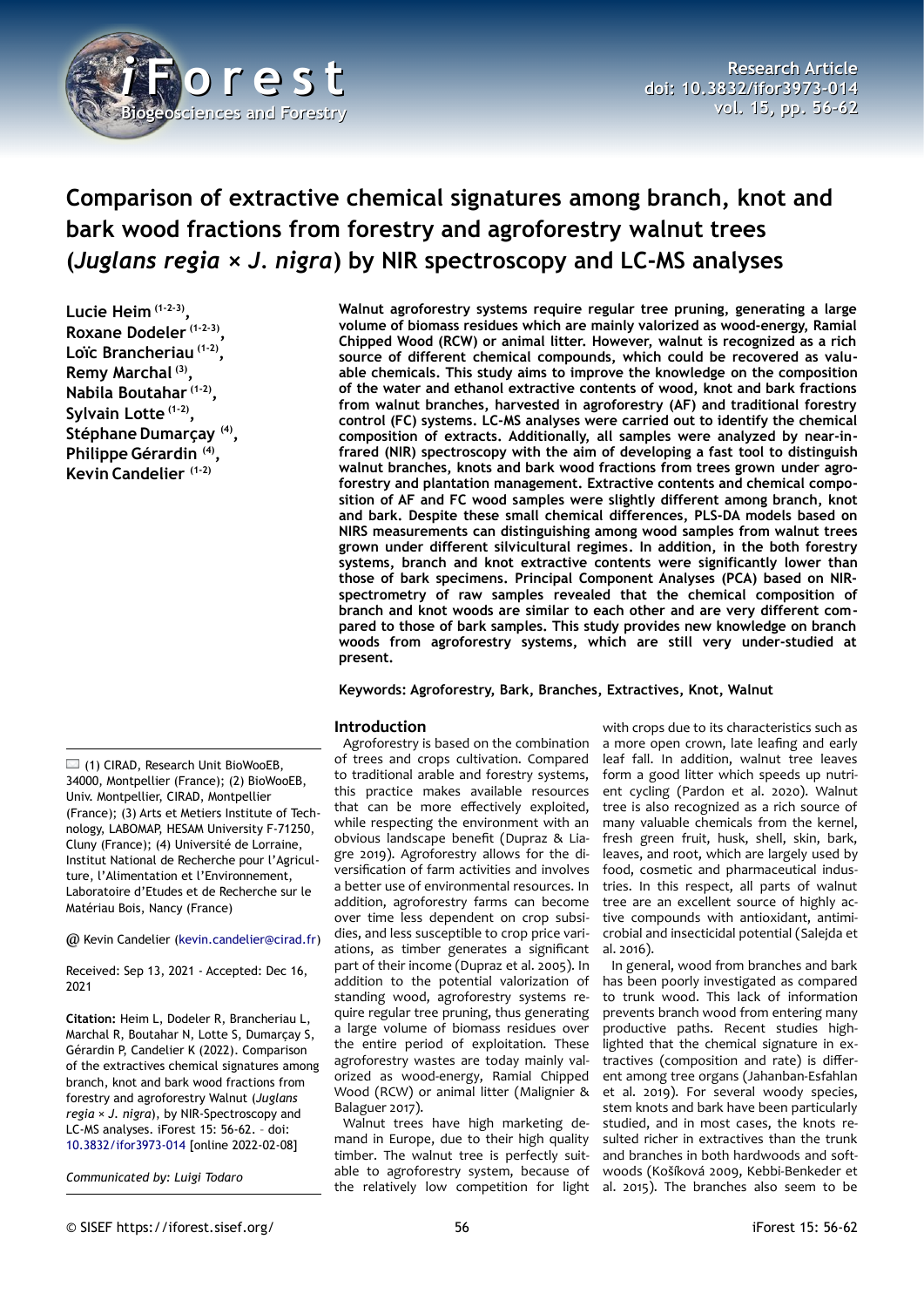

<span id="page-1-0"></span>**Fig. 1** - (a) Walnut trees selection in the agroforestry (AF) and forestry control (FC) plots at the Restinclières farm (southern France); (b) description of the sampling schema, processing and selection of the wood samples.

richer in extractives than the trunk clear wood, though they are poorer than the knots (Xu et al. 2007, Morikawa et al. 2014). Terrasse et al. (2021) showed that the content in extractives of walnut tree was quite similar in branches and trunks, both in terms of absolute value and distribution. Indeed, the extractive content decreases along the branch with the distance to the trunk and slightly increases radially with the distance to the pith.

The content in extractives can vary according to many factors, including the environment, the genetic make-up, tree age and the season (Toshiaki 2001, Haupt et al. 2003). Recent studies demonstrated that changes in environmental conditions during growth can significantly alter the heartwood extractive content in some species. If such variation in heartwood extractives affect wood properties, then silvicultural treatments and changes in forest management regime may affect the value of the derived wood products (Taylor et al. 2006).

The NIR (Near-InfraRed) spectroscopy has been efficiently used for the assessment of chemical properties of walnut wood (Terrasse et al. 2021). Schimleck et al. (2003) showed that it is possible to accurately calibrate NIR models for a wide

range of species that represent different taxa, wood chemistry and physical properties. NIR absorbance spectra are related to the chemical composition of the tested wood sample (Leblon et al. 2013).

This study aims to improve the knowledge about the hydrophilic extractive contents of walnut trees and their chemical compositions (by LC-MS analyses), to investigate the potential of branch wood from agroforestry practices as base material to develop green chemistry and/or to manufacture biomaterials. NIR-spectroscopy was applied with the aim of developing a fast tool to assess the branch wood properties from agroforestry (AF) and forestry (FC) walnut branches, knots and wood fractions.

# **Material and methods**

## *Experimental site*

The experiment was carried out at the Restinclières farm in southern France (43° 42′ 59″ N, 03° 51′ 33″ E; elevation 61 m a.s.l.). Two plots with 25-years-old walnut trees were established: an agroforestry plot (AF) with 140 trees, and a forestry control plot (FC) with 235 trees. The initial planting density was identical in both plots.

A thinning in 2004 reduced the density at the AF plot to 100 trees ha<sup>-1</sup>, with trees spaced 4, 8, 12 or 16 m along a same planting line. Between each line, winter cereal crops were cultivated. In the FC plot, the walnut trees were mixed with alders (*Alnus cordata* [Loisel.] Duby) and ash (*Fraxinus excelsior* L.), with an overall density of about 200 trees ha<sup>-1</sup>. In both plots, tree rows were oriented in north-south direction [\(Fig. 1](#page-1-0)a).

## *Tree selection*

Two hybrid walnut (*Juglans nigra* × *J. regia*) trees from the AF plot and two from the FC plot were chosen ([Fig. 1](#page-1-0)a) and harvested in February 2020 in order to limit the seasonal impact on chemical composition of wood (*e.g.*, starch in sapwood). The sample trees were selected in the distal part of their respective plots to avoid the effect of soil and water exposure variations.

## *Samples repartitions*

The sampling details are summarized in [Fig. 1b](#page-1-0). A similar sampling schema was applied to each trunk and branch of the selected trees at both AF and FC plots. The total number of samples, including branch and trunk wood, knot wood and bark, was 195. All of these samples were analyses by NIR-Spectroscopy, while only a representative subset of 14 ethanol-extracted samples were characterized by LC-MS analyses.

## *Samples preparation and conditioning*

Each of the 65 raw samples ([Fig. 1b](#page-1-0)) from AF and CF plots was firstly oven-dried at 103  $\pm$  2 °C for 24 hours, and then ground and passed through different sieves to obtain particles ranging 0.2-0.5 mm. Twenty grams of each sample were then stabilized at a moisture content (MC) of 12% (stabilization in an humid air at 20  $\pm$  2 °C and 65  $\pm$ 5% RH) before NIR-S analyses and extraction processes.

#### *Extraction processes*

All experimental procedures for the determination of the extractive content were adapted with minor modifications from Rowell et al. (2005).

Each sample was oven-dried at 103 °C to determine its initial anhydrous mass (m<sub>0</sub>); then 15 g (in dry basis) was extracted in a Soxhlet with ethanol (Sigma Aldrich, 32201- M) during 8 hours. After this first extraction, the sample was oven-dried again until mass stabilization (m<sub>1</sub>), before being submitted to a second extraction with hot distilled water for 7 hours, and then dried once again at 103 °C to obtain the final anhydrous mass (m<sub>2</sub>).

The extractive contents were determined according to the following equations (eqn. 1, eqn. 2):

$$
E_{\text{eth}}(\%DW) = \frac{m_0 - m_1}{m_0} \cdot 100\tag{1}
$$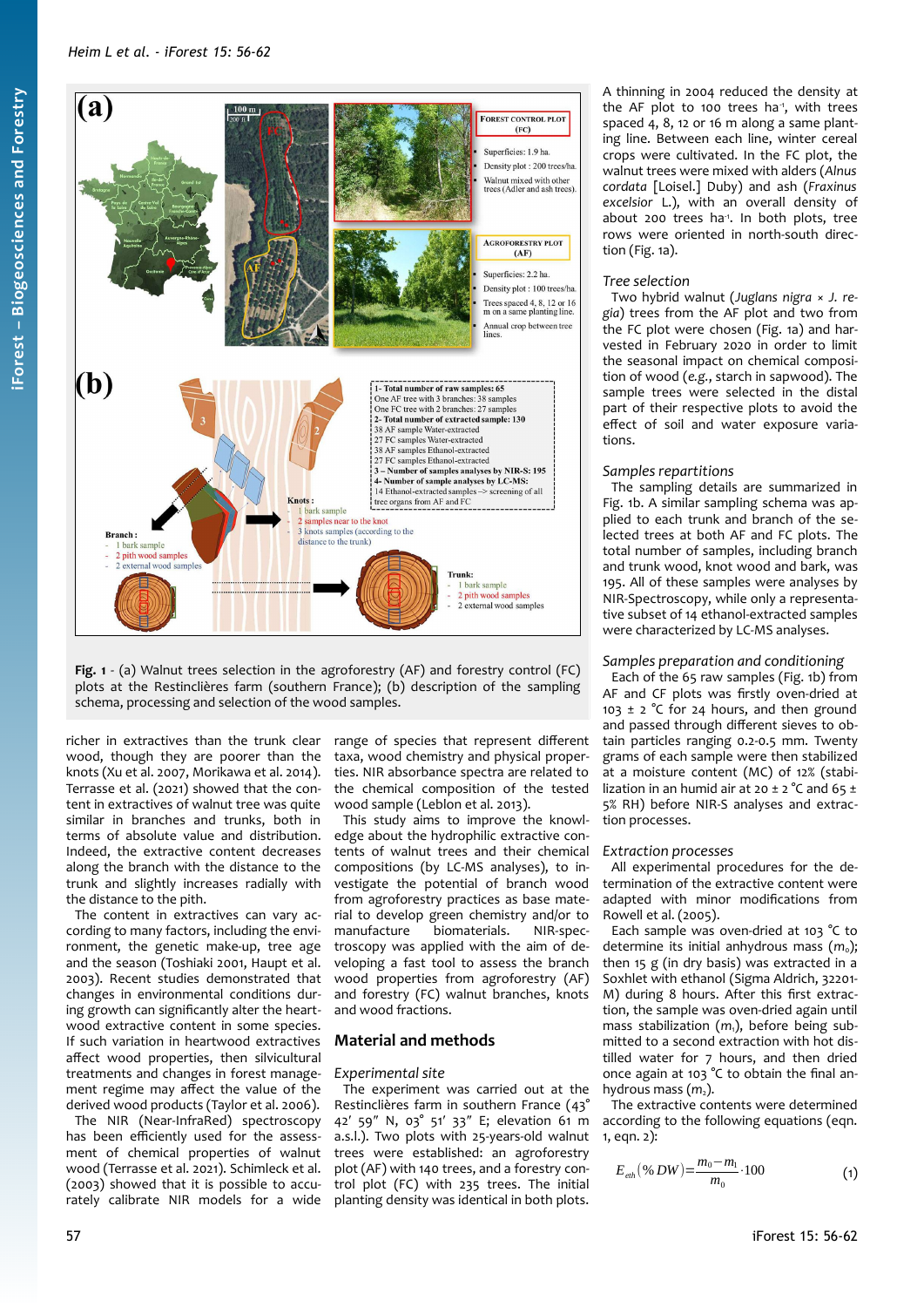$$
E_{\text{water}}(96 \text{ DW}) = \frac{m_1 - m_2}{m_0} \cdot 100
$$

where  $E_{\text{eth}}$  and  $E_{\text{water}}$  are the sample extractive contents using ethanol and water, respectively, expressed as percentage of dry weight (DW),  $m_0$  is the theoretical anhydrous mass of the test specimen before extraction, *m*<sup>1</sup> and *m*2 are the anhydrous masses after ethanol and water extractions, respectively, expressed in grams.

A total of 130 powder samples were characterized for their hydrophilic (water extraction) and lipophilic (toluene: ethanol extraction) extraction rate [\(Fig. 1b](#page-1-0)). The overall standard error of the extractive content estimates was  $2.70 \pm 0.04$ %, which was considered acceptable.

#### *NIR-spectrometry*

Near infrared spectra were obtained on raw and extracted powder samples previously stabilized at a moisture content (MC) of 12%. A MicroNIR OnSite-W® (VIAVI Solutions Inc., Scottsdale, AZ, USA) spectrophotometer was used in reflectance mode. Measures were taken at wavelengths between 908 and 1676 nm in 6.2 nm increments; thus, the spectra were composed by the reflectance values at 125 different wavelengths.

#### *LC-MS analyses*

The chemical compositions of branch wood, knots and bark extracts in ethanol were analyzed by liquid chromatography followed by mass spectroscopy (LC-MS) experiments. Preliminary experiments revealed that water extracts were not efficiently analyzed by LC-MS.

Ten milligrams of freeze-dried extract and 1 ml of ethanol were added in a 1.5 ml clear glass autosampler vial (VWR, Radnor, PA, USA). Samples were solubilized in an ultrasonic bath (Elmasonic S15® , VWR, Fontenay-sous-Bois, France) for 2 min. Liquid chromatography was carried out using a Shimadzu LC-20A® ultra-HPLC system (Shimadzu, Kyoto, Japan) equipped with an autosampler and interfaced with an SPD-20A photodiode-array (PDA) UV detector recording spectra between 190 and 800 nm. Separation was achieved on a LunaC18<sup>®</sup> analytical column (150  $\times$  3 mm - Phenomenex, Torrance, CA, USA). The injection volume was 5μl, the flow rate was 0.4 ml min<sup>-1</sup>, and the gradient profile was the following: starting from 5% (v/v) acetonitrile (≥99.9%, LC-MS Chromasolv™) in water (LC-MS Chromasolv™) both containing 0.1% (v/ v) formic acid, 30% acetonitrile (v/v) was reached at 4.0 min then 90% acetonitrile at 7.0 min was maintained until 9.5 min. Mass spectrometry was done with a Shimadzu LC-MS 8030® triple quadrupole mass spectrometer. Positive and negative ion electrospray mass spectrometric analyses were carried out at a unit resolution between 100 and 2000 m/z at a scan speed of 15,000 amu s<sup>1</sup>. The heat block and desolvation line temperatures were 400 and 250 °C, respectively. Nitrogen was used as drying (15 l min<sup>-1</sup>) and nebulizing ( $3 \text{ l min}^{-1}$ ) gas. The ion spray voltage was ± 4500 V. Data were acquired and analyzed with the Lab Solutions software (v. 5.92SP4, Shimadzu). Identification of compounds was done by comparing peak retention times, UV, MS and MS<sup>2</sup> spectra to the literature and to standard solutions of (+)- catechin hydrate (98% HPLC, Sigma-Aldrich) and (-)- epicatechin (90%, Sigma Aldrich).

#### *Statistical analyses*

(2)

Statistical analyses were performed using the software RStudio Desktop® v. 1.2 (RStudio Inc., Boston, MA, USA). To test for differences in the extractive contents among branches, knots and bark wood from AF and FC walnut trees, the Kruskall-Wallis test was applied to each potentially explicative factor and response variable. When an effect of the factor on a studied variable was detected, Wilcoxon test was used to investigate the nature of this effect and the significance of the differences between the groups of modalities in the descriptive variables.

NIRS spectra were first transformed using a Standard Normal Variate (SNV) correction (Naes et al. 2004) to reduce the effect of irregularities of surface and the intra spectrum variability (correction of the light dispersion). The second derivative was then computed using the Savitzky Golay algorithm with a smoothing range of 11 data points and a third degree polynomial (Savitzky & Golay 1964). The use of this derivative allows to separate overlapping peaks and correct the baseline deviation of spectra. Mathematical corrections were applied using the package "prospectr" v. 0.1.3 in the R environment. Principal component analysis (PCA) was applied through the package "FactoMineR" (v. 1.34) on the transformed NIRS spectra to detect possible differences in chemical composition between samples and the presence of groups within the tested samples (raw samples of AF and CF branch, knots and bark). NIRS models were developed using the Partial Least Squares - Discriminant Analysis regression method (PLS-DA) using the package "mdatools" v. 0.11.5, in order to discriminate the samples as AF or FC, according to the chemical composition of branch, knots and bark samples.

## **Results and discussions**

*Variability in extractive contents within AF and FC tree*

As shown in [Fig. 2](#page-2-0), the water extractive contents were higher than those extracted using ethanol for the branch, knot and bark fractions of both AF and FC samples. Similar results were found by Kebbi-Benkeder et al. (2015) who analyzed the water and toluene:ethanol extracts from knotwood and heartwood from various hardwood and softwood species. For most species, the authors reported that water-extractive contents of knot and heartwood fractions were higher than those obtained by extraction in toluene:ethanol. Hardwood species contain more hydrophilic than lipophilic extractives (Vek et al. 2014).

According to the literature, ethanol and water extractive contents of the bark were significantly different from those of branch and knot wood fractions. Many previous studies reported that bark contained higher level of extractives than knotwood,



<span id="page-2-0"></span>**Fig. 2** - Mean extractive content from branch, bark and knot wood of walnut trees grown in agroforestry (AF) and forestry control (FC) systems. P value < 0.05 indicate significant diffferences in extractive contents between branch (grey boxes), bark (pink boxes) and knot (brown boxes) wood fractions after Kruskal-Wallis test.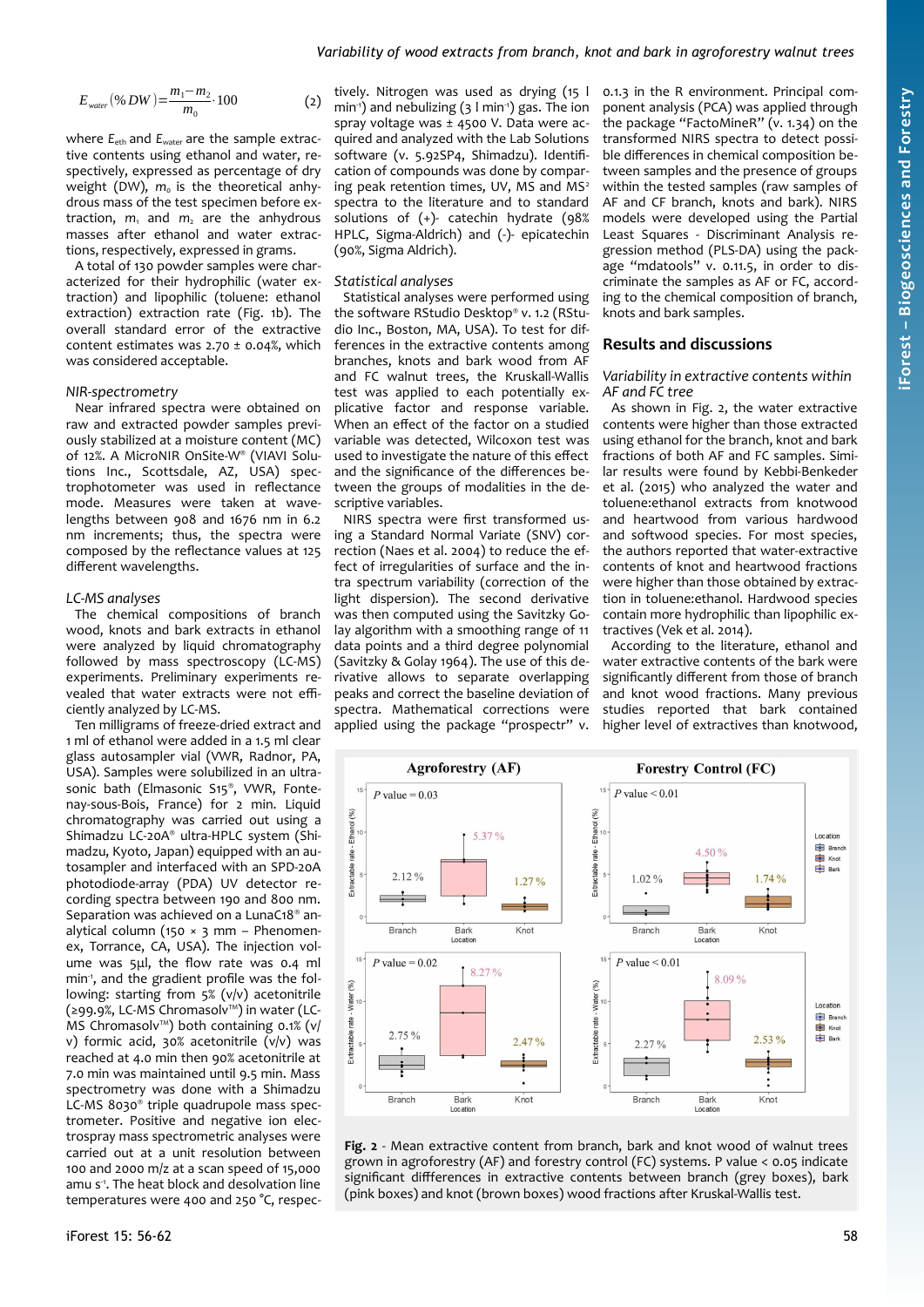<span id="page-3-1"></span>

sapwood and heartwood (Rowe & Conner 1979). However, knotwood has been shown to contain more extractives than sapwood and heartwood (Kebbi-Benkeder et al. 2015, 2016). These findings are in contrast with the results obtained in this

study. The similar values in extractive contents between knot and branch wood samples could be attributed to the young age (25 years) of the AF and FC walnut trees, which is reflected by the scarce or null presence of duramen in the trunk and

branches of the studied trees. According to the literature, the proportion of extracts in the wood can greatly increase during the duramenization process, as well as for the presence of tension or compression wood and past damage (Vek et al. 2014).

PCA confirmed the abovementioned results [\(Fig. 3](#page-3-1)a), revealing that the chemical composition of branch (in red) and knot (in blue) wood samples is similar to each other and very different compared to that of bark (in green) samples.

[Fig. 3](#page-3-1)b shows the average NIRS spectra of branch, knot and bark of walnut trees from FC and AF samples. [Tab. 1](#page-3-0) indicates the NIRS absorption bands normally associated with the main chemical components contained in the wood specimens. It is fairly clear that the differences in chemical composition of the tree organs depend on differences in the content of hemicelluloses (peak 4) and celluloses (peaks 6 and 7), but also on the amount of lignin (peaks 2, 3 and 8) and the proportion of extractives (peaks 1 and 5).

## *Differences in the extractive content between AF and FC trees*

[Fig. 4](#page-4-0) displays the mean ethanol and water extractive contents of branch, knot and bark samples from AF and FC walnut trees. The extractive content of branch and bark of AF walnut seems slightly higher than that of FC trees, whereas the opposite was observed for knot samples. However, no significant difference in these extractive contents were found between AF and FC walnut tree organs after Wilcoxon test.

It could be hypothesized that the above differences could be attributed to the thinning operations carried out at the AF plot, which could have promoted an increment

<span id="page-3-0"></span>**Tab. 1** - NIRS absorption bands normally associated with the main wood components (cellulose, hemicelluloses, lignin, extractives and water) contained in wood specimens. Index numbers refer to the specific bands in Fig. 5.

| Index          | Wavenumber<br>Bands (nm) | <b>Bond Vibration</b>                                                                                      | <b>Structure</b>     | <b>Remarks</b>                                                                                                                            | <b>References</b>                        |
|----------------|--------------------------|------------------------------------------------------------------------------------------------------------|----------------------|-------------------------------------------------------------------------------------------------------------------------------------------|------------------------------------------|
|                | 900-980                  | $\blacksquare$                                                                                             | Lignin / Extractives | The major vibrations include the<br>yellow-brown color of the wood that<br>are primarily due to the presence of<br>lignin and extractives | Kelley et al. (2004) Yi<br>et al. (2017) |
| $\mathbf{2}$   | 1100-1150                | $HC = CH$                                                                                                  | Lignin               | ٠                                                                                                                                         | Workman & Weyer<br>(2007)                |
| 3              | 1150-1200                | First and second overtones of Lignin<br>the lignin aromatic and<br>aliphatic carbon/hydrogen<br>vibrations |                      |                                                                                                                                           | Kelley et al. (2004)                     |
| 4              | 1290-1330                | First overtone C-H stretching<br>+ C-H deformation                                                         | Hemicelluloses / all | Tentative assignment to CH3 groups<br>in acetyl ester groups in<br>hemicelluloses and lignin and all<br>wood components after acetylation | Schwanninger et al.<br>(2011)            |
| 5              | 1350-1400                | First overtone O-H stretching                                                                              | Lignin / Extractives | Vibration of phenolic hydroxyl groups                                                                                                     | Donald & Burns (2007)                    |
| 6              | 1400-1500                | First overtone O-H stretching                                                                              | Cellulose            | Amorphous regions in cellulose                                                                                                            | Fujimoto et al. (2007a)                  |
| $\overline{7}$ | 1570 - 1600              | First overtone O-H stretching                                                                              | Cellulose            | Crystalline region of cellulose                                                                                                           | Tsuchikawa & Siesler<br>(2003)           |
| 8              | 1610-1650                | C-H stretching                                                                                             | Lignin               |                                                                                                                                           | Fujimoto et al.<br>(2007b)               |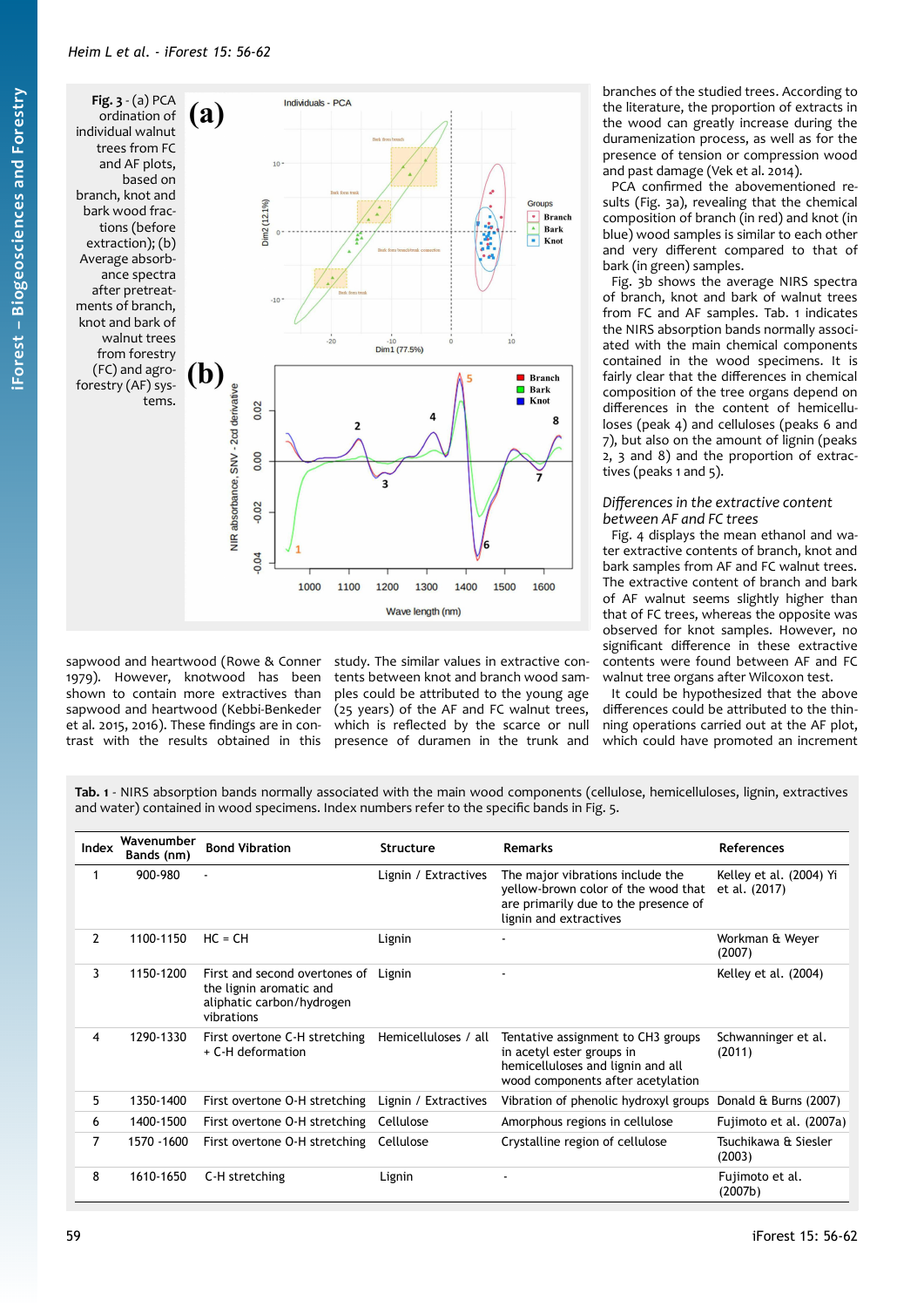## *Variability of wood extracts from branch, knot and bark in agroforestry walnut trees*



<span id="page-4-0"></span>**Fig. 4** - Comparison between mean extractive contents from AF and FC walnut trees (branch wood, bark and knots wood samples). Results showed that the extractive contents of AF and FC samples were not significantly different (p>0.05) after Wilcoxon test.

in the heartwood proportion of the remaining trees (Hapla et al. 2000). Indeed, the lower tree density at the AF plot compared to that at the FC plot could have favoured the production of wood with higher lignin, hemicelluloses and extractive contents in the AF walnut trees (Moulin et al. 2015). Harmaen et al. (2014) found that hot water-extractive contents of rubberwood, whatever the position of the wood sample along the tree stem, decreased when the stand density increases.

Partial least squares discriminant analysis (PLS-DA with cross validation "leave-oneout") was carried out with the aim of developing models for the fast classification of branch, knot and bark samples according to the forestry system. As shown in [Fig.](#page-4-1) [5](#page-4-1), the PLS-DA models allowed for a large percentage of correct classifications for FC wood, knot and bark specimens. Only one FC bark specimen was misclassified as AF bark sample, indicating that this native FC sample has characteristics similar, to some extent, to those of the AF trees. In contrast, three AF branch-knot and two AF bark specimens were confounded and classified as FC samples by the cross-validated models. The low robustness of the model concerning bark specimens seems mainly due to the small number of AF samples used in this analysis.

In summary, the findings obtained from PLS-DAs showed that chemical differences do exist between AF and FC samples, and these small differences in wood composition are sufficient to distinguish knots and bark wood specimens from trees grown in different forestry systems.

Previous studies based on NIR-spectrocopy analyses found similar results in the classification of wood samples from different species, locality and types of plantations. Ramalho et al. (2018) highlighted that PLS-DA models based on treated NIR signatures are robust for classifying *Eucalyptus* wood specimens from natural and planted forests. Pace et al. (2019) correctly classified 12 native wood species from a homogeneous plantation based on the respective NIR spectra, showing the good performance of PLS-DA models in classifying independent native wood samples.

#### *Chemical composition of extractives from AF and FC trees*

According to LC-MS analysis, the major components in ethanol extracts of branch, knot and bark specimens from AF and FC walnut were identified and qualified ([Tab.](#page-5-0) [2\)](#page-5-0), but not quantified. In agreement with Toshiaki (2001), the main components of AF and FC branch wood extracts are lignans, followed by sterols and flavonoids, mostly represented by secoisolariciresinol, campestestrol and quercetin, respectively. AF and FC knot specimens are mainly composed by secoisolariciresinol and balanophonin (lignans) following by oleuropeinaglycone and gallic acid (phenolic acids), mono-O-galloyl-glucose (phenolic acids glycoconjugate) and quercetin (flavonoids). Sakuranetin, quercetin and isoquercitrin are the main flavonoid components present in the bark samples, following by syringic acid (phenolic acids) and campesterol (sterols).

The presence of all these components is in agreement with the specific literature. Walnut bark extract contains several therapeutically active constituents, especially flavonoids as quercetin (Zakavi et al. 2013), polyphenols (mostly gallic acid) and sterols (Bhatia et al. 2006, Nirmla Devi et al. 2011). Flavonoids occur in bark, heartwood, flower, fruit, seed and root of many plants (Toshiaki 2001). Lignans and neolignans are phenylpropanoids found in many woody plants including softwoods and hardwoods (Toshiaki 2001). Tannins are water-soluble phenolic compounds. Polyphenols are widely distributed in wood, bark, and leaves of many plants. They are classified into hydrolysable and condensed tannins (Toshiaki 2001). Hydrolysable tannins are esters of an aliphatic polyol and phenolic acids and can be hydrolyzed into gallic or ellagic acid (Toshiaki 2001). The condensed tannins and related polyflavonoids are ex-



<span id="page-4-1"></span>**Fig. 5** - Results of the discriminant analyses (PLS-DA) based on NIRS data of branch, bark and knot wood samples from AF and FC plots.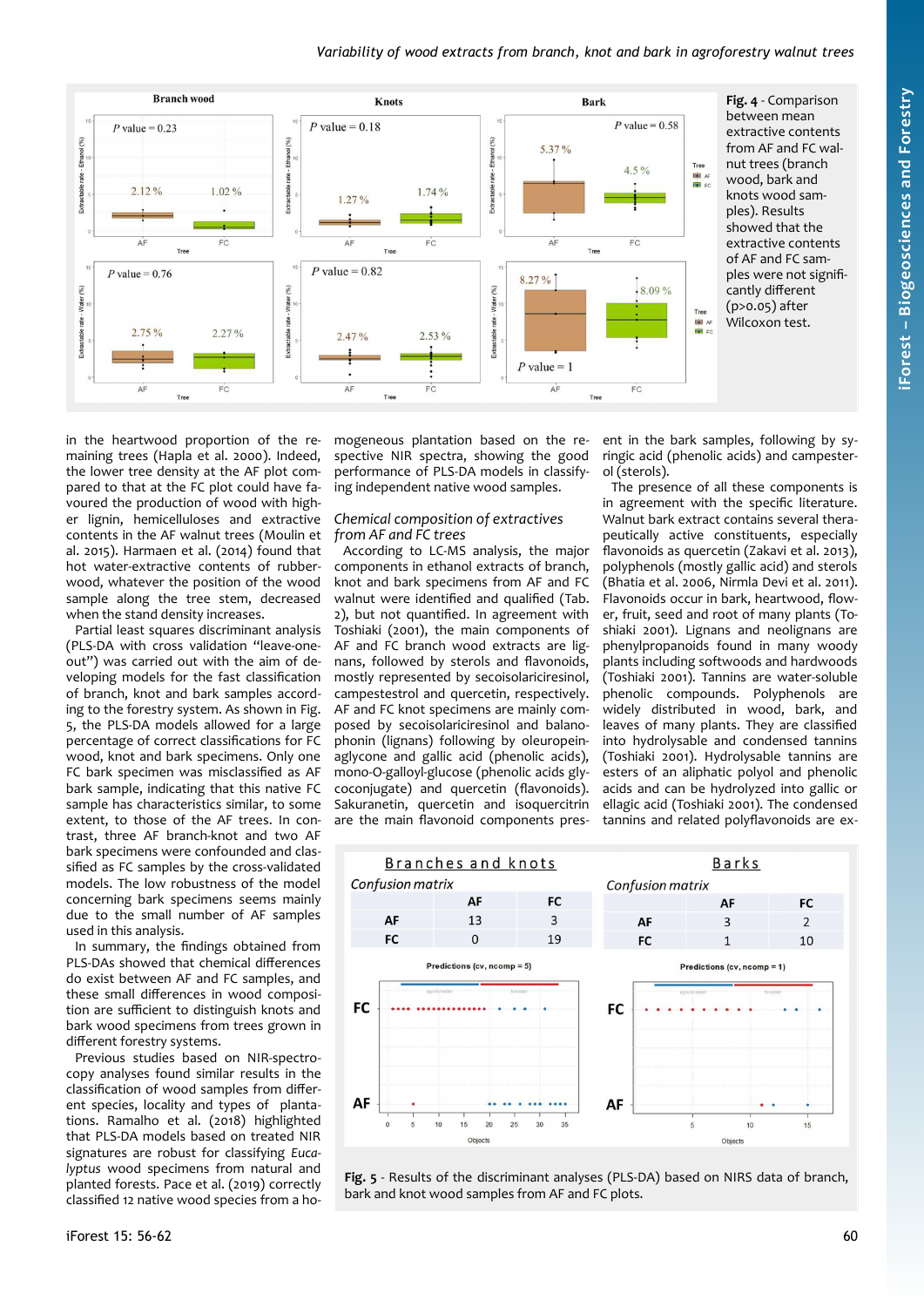<span id="page-5-0"></span>**Tab. 2** - List of the chemical compounds identified by LC-MS analysis in the ethanol extracts from AF and FC branch, knot and bark fractions. (++): present in high quantity; (+): present in medium quantity; (-): present in low quantity; (--): present in trace; (Ø): absent.

| Chemical          | Molar<br>Weight        | Presence in<br>ethanol-extracted samples |                |                          |                | Class of                         |
|-------------------|------------------------|------------------------------------------|----------------|--------------------------|----------------|----------------------------------|
| compounds         | $(g \text{ mol}^{-1})$ | <b>Modality</b>                          | <b>Branch</b>  | Knot                     | <b>Bark</b>    | Compounds                        |
| Malic acid        | 134                    | AF                                       | ÷,             | $\overline{\phantom{a}}$ |                | Carboxylic acids                 |
|                   |                        | FC                                       | $\blacksquare$ | ø                        |                |                                  |
|                   | 170                    | AF                                       | ø              | $+$                      |                | Phenolic acids                   |
| Gallic acid       |                        | FC.                                      | ø              | $\ddot{}$                |                |                                  |
|                   | 198                    | AF                                       | Ø              | Ø                        | $^{++}$        | Phenolic acids                   |
| Syringic acid     |                        | FC                                       | Ø              | Ø                        | $^{++}$        |                                  |
| Sakuranetin       | 286                    | AF                                       | ø              | Ø                        | $^{++}$        | Flavonoids                       |
|                   |                        | <b>FC</b>                                | Ø              | Ø                        | $^{++}$        |                                  |
|                   |                        | AF                                       | $+$            | $+$                      | $^{++}$        | Flavonoids                       |
| Quercetin         | 302                    | <b>FC</b>                                | $+$            | $+$                      | $+$            |                                  |
| Rhamnetin         | 316                    | AF                                       | ä,             | $\ddot{}$                | Ø              | Flavonoids                       |
|                   |                        | FC.                                      |                | Ø                        | $^{++}$        |                                  |
| 3.7- diméthyl-    | 330                    | AF                                       | . .            | ä,                       | $\ddot{}$      | Flavonoids                       |
| quercetin         |                        | FC                                       | $\blacksquare$ | +                        | Ø              |                                  |
| Mono-O-galloyl-   | 332                    | AF                                       |                | $\ddot{}$                |                | Phenolic acids<br>glycoconjugate |
| glucose           |                        | FC                                       |                | $+$                      | $\blacksquare$ |                                  |
|                   | 356                    | AF                                       | Ø              | $\ddot{}$                | Ø              | Lignans                          |
| Balanophonin      |                        | FC.                                      | ø              | $\ddot{}$                | ø              |                                  |
| Secoisolaricires- | 362                    | AF                                       | $^{++}$        | $^{++}$                  | ø              | Lignans                          |
| inol              |                        | <b>FC</b>                                | $^{++}$        | $^{++}$                  | Ø              |                                  |
| Oleuropein-       | 378                    | AF                                       | ø              | $^{++}$                  | ø              | Phenolic acids                   |
| aglycone          |                        | FC.                                      | ø              | $^{++}$                  | Ø              |                                  |
| Quercitrin        | 448                    | AF                                       | Ø              | ø                        | $^{++}$        | Flavonoids                       |
|                   |                        | FC                                       | Ø              | Ø                        | $^{++}$        |                                  |
|                   | 464                    | AF                                       | Ø              | Ø                        | $\ddot{}$      | Flavonoids                       |
| Isoquercitrin     |                        | FC.                                      | ø              | Ø                        | $\ddot{}$      |                                  |
|                   | 472                    | AF                                       | +              | ø                        | +              | <b>Sterols</b>                   |
| Campesterol       |                        | FC                                       | $\ddot{}$      | Ø                        | $^{++}$        |                                  |

tremely common in extracts, especially from bark (Rowe & Conner 1979). Campesterol is one of the most significant and abundant sterol in bark (Halmemies et al. 2021). In addition, malic acid was the most abundant organic acid identified (Vek et al. 2014) and it is predominant in knotwoods. Schell (1997) also identified this acid as the principal organic acid in the xylem sap of beech roots.

Our results showed that the chemical compositions of branch and knot wood was slightly different between AF and FC samples [\(Tab. 2\)](#page-5-0), whereas the difference in chemical composition between AF and FC bark specimens was more marked in terms of flavonoid compounds.

The dispersion of bark samples observed in the PCA [\(Fig. 3](#page-3-1)a) can be explained by the variation in chemical composition according to the bark position in the tree (branch, branch-trunk junction or trunk). The LC-MS analyses confirmed these results. The chemical composition of bark extractives in ethanol from branch, branch-trunk and trunk position, of mixed AF and FC walnut tree samples is shown in Fig. S1 (Supplementary material).

# **Conclusion**

This study provides new knowledge on the chemical characteristics of branch wood from agroforestry systems, which is still poorly studied. The results obtained highlight the evolution and variability of the chemical characteristics of branch, knot and bark wood fractions from agroforestry hardwoods compared to the same species grown in plantations.

Extractives contents of AF and CF specimens are not significantly different for branch, knot and bark. However, PLS-DA models developed based on NIR-S measures showed that chemical differences exist between AF and FC samples, and these differences in composition (though small) are sufficient to distinguish wood-knots and bark specimens from different forestry

systems. For both forestry systems, branch and knot extractive contents are significantly lower than those of bark specimens are. These results are confirmed by the PCA which highlighted that the chemical composition of branch and knot woods is similar, but very different compared to that of bark samples.

LC-MS analyses revealed that main components of extracts in ethanol from AF and FC branch wood were lignans, followed by sterols and flavonoids. Ethanol extracts from knots specimens are mainly composed by lignans followed by polyphenols, polysaccharides and flavonoids compounds. Finally, extracts in ethanol from bark specimens are rich in flavonoids components, followed by polyphenol and sterol. In addition, the chemical composition of ethanol extracts of bark samples depends on the bark position in the tree (branch, branch-trunk junction and trunk). The chemical compositions of ethanol extracts from branch and knot woods were slightly different between AF and FC samples, whereas the difference in chemical composition between AF bark and FC bark was more marked, specifically concerning the flavonoids compounds.

# **Acknowledgements**

This work is part of the AGROBRANCHE (2018-2021) project ("Study of the valuation of branches in agroforestry for bio-based materials and green chemistry"), supported by the French Environment & Energy Management Agency (ADEME). The authors gratefully acknowledge the GDR 3544 "*Science du Bois*" for its financial support of the STSM attributed to RD to carry out the LC-MS analyses at the LERMaB, University of Lorraine-Nancy (France).

# **References**

Bhatia K, Rahman S, Ali M, Raisuddin S (2006). *In vitro* antioxidant activity of *Juglans regia* L. bark extract and its protective effect on cyclophosphamide-induced urotoxicity in mice. Redox Report 11 (6): 273-279. - doi: [10.1179/135100006](https://doi.org/10.1179/135100006X155030) [X155030](https://doi.org/10.1179/135100006X155030)

Donald A, Burns EW (2007). Handbook of nearinfrared analysis (3rd edn). CRC Press, Boca Raton, FL, USA, pp. 834. [online] URL: [http://](http://books.google.com/books?id=6EEd1a0uka0C) [books.google.com/books?id=6EEd1a0uka0C](http://books.google.com/books?id=6EEd1a0uka0C)

Dupraz C, Burgess P, Gavaland A, Graves A, Herzog F, Incoll L, Jackson N, Keesman K, Lawson G, Lecomte I, Liagre F, Mantzanas K, Mayus M, Moreno G, Palma J, Papanastasis V, Paris P, Pilbeam D, Reisner Y, Vincent G, Van Der Werf W (2005). Synthesis of the silvoarable agroforestry for Europe project. INRA-UMR System Editions, Montpellier, France, pp. 254. [online] URL: [http://www.researchgate.net/publication/](http://www.researchgate.net/publication/230675921) [230675921](http://www.researchgate.net/publication/230675921)

Dupraz C, Liagre F (2019). Agroforesterie: des arbres et des cultures [Agroforestry: trees and crops] (2nd edn). Edition France Agricole, Paris, France, pp. 432. [in French]

Fujimoto T, Kurata Y, Matsumoto K, Tsuchikawa S (2007a). Application of near infrared spectroscopy for estimating wood mechanical prop